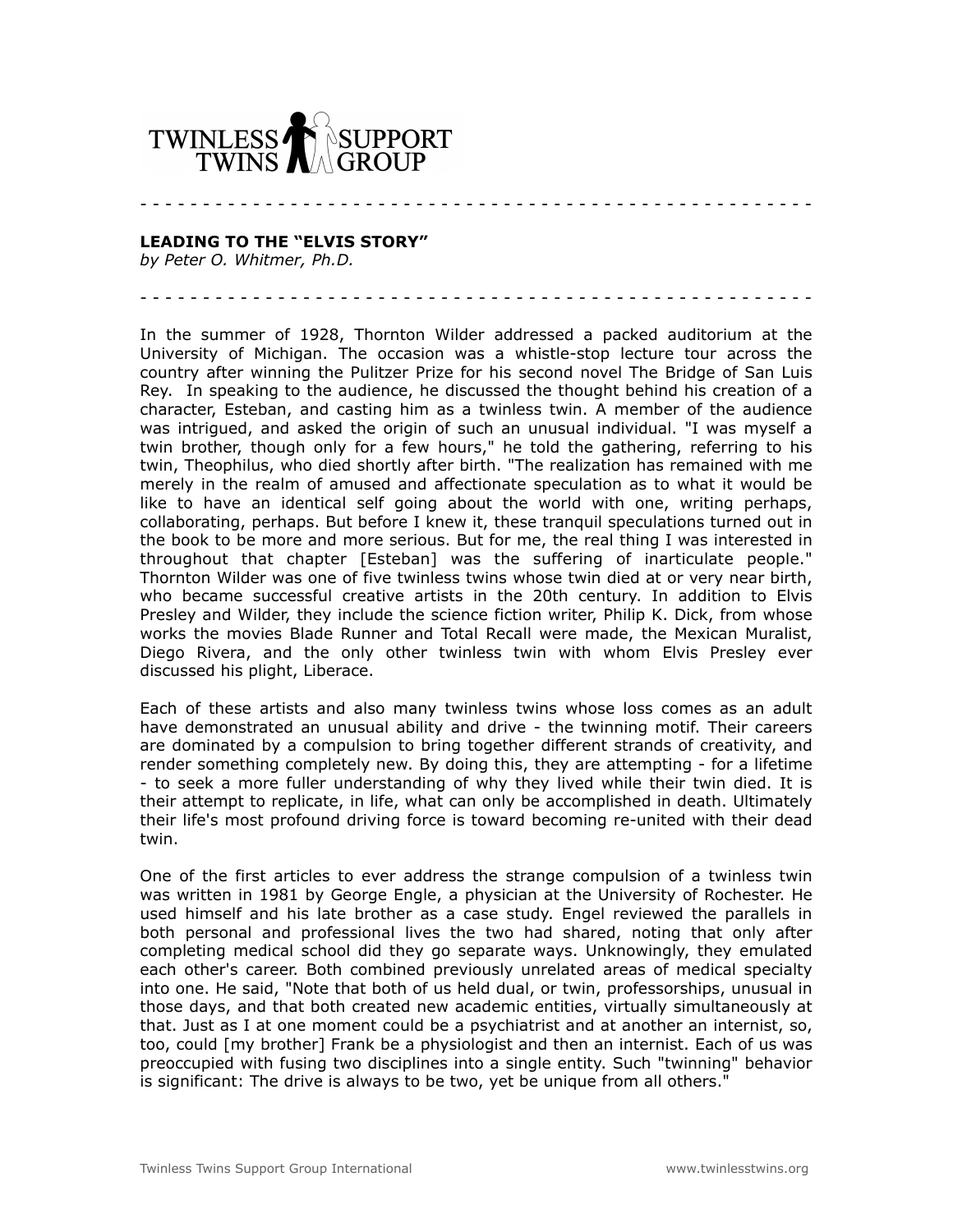For Thornton Wilder, nearly every piece of his literature or drama dealt with the attempt to bring together two fundamentally different themes: the praise of life, and the possibilities and fascination with death. Repeatedly, in Wilder's works one finds the theme of death, trying to understand death from the point of view of the dead, and communication with the dead. From The Bridge of San Luis Rey, through the play Our Town to his autobiographical novel, completed at age seventy five, Wilder compared, contrasted and investigated the fragile quality of human life that, he felt, could only hold meaning when braided together like rope with themes of death.

At the core of his novels and plays was the core of Wilder himself; he spent a lifetime searching for the part of him that was missing, and always came up empty handed. His emotional reactions to his successes were pure guilt: after winning his first Pulitzer Prize, he felt "a glib and graceful hypocrisy" begin to emerge within him. He retreated to his mother to be 'cured' and said of his sense of loneliness in the world, "I don't belong."

In his journals, begun at age fifteen, he ruminated incessantly on the theme of his twin as a driving force in his creative life.

When only a few years older than Elvis at the time of his move to Memphis, Wilder wrote his mother about his high energy level and zest for life. He told her the reason for his personality: "because I am a twin, and by his death an outlet for my affection was closed." In mid-life, he struck up an intense relationship with another twin, Montgomery Clift; they developed a magnetic rapport when the two discovered both were twins. Clift was cast in both of Wilder's Pulitzer Prizewinning plays, Our Town and The Skin of Our Teeth.Clift's twin sister was alive, but the relationship tormented the man, leaving him debilitated when apart from her and "mystically close" when together. Clift told Wilder he "experienced uncertainty as to which twin he was." Wilder counseled him, saying, "All twins suffer from identity crises."

And in his life, Wilder would constantly seek out people to continue this investigation: he visited Sigmund Freud twice, once in Vienna, later in England. He spent time with the occult philosopher Gurdjieff in Fountainbleu, France; with the existentialist Jean Paul Sartre in Paris; with Carl Jung in Zurich and with Albert Schweitzer in Aspen, Colorado. He was relentless in his "seeking."

Twins are everywhere in his works. In his most important works a twin is always cast as a character, but often subordinated to his main theme of investigating aspects of death: its randomness; its commonness; its comfort and magic. His last work Theophilus North, took its title from his dead twin's name. In the book the twin lives, and goes through life as a problem solver and a healer, patching together people and problems that have been ripped apart. In his play, *Our Town*, one day in the existence of a small village, twins are born on that day; the third act takes place in a graveyard and explores how another character, Emily, fits in with the village dead after she has died in childbirth. The Bridge of San Louis Rey is about an investigation by a Catholic Monsignor into the reason for the deaths of five particular people when a bridge collapses in the Andes. In the first draft of the work, the bridge collapsed on Wilder's birthday.

His autobiographical portrayal of one of the dead, the twinless twin, Esteban, was so convincingly effective that, in 1928, a reader wrote him the following: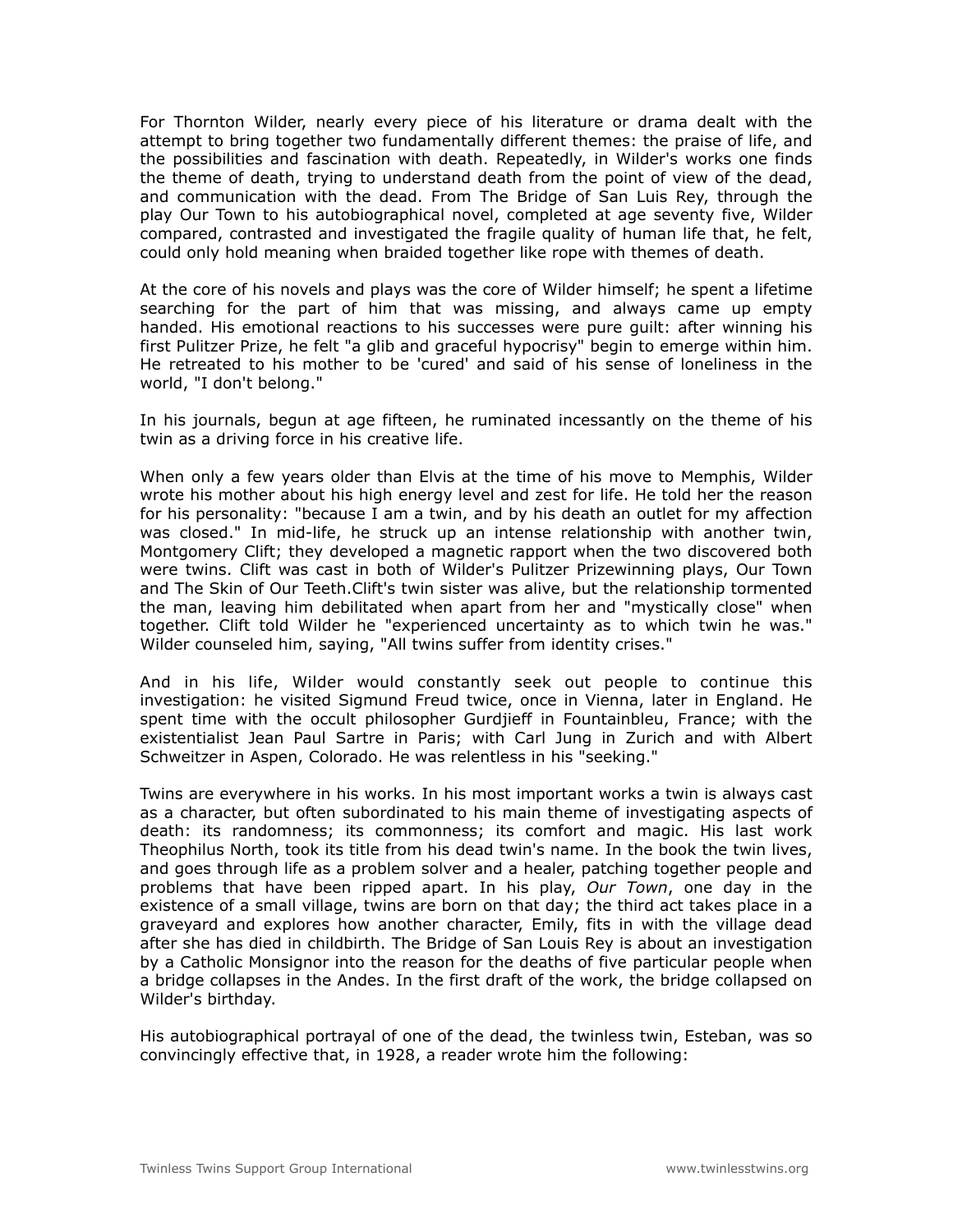## *Dear Mr. Wilder,*

 *I'm a woman fifty-five years old. My twin sister died three months ago. My husband is a good husband, but he does not understand. I even think he has always been jealous of my love for her and now gets cross with me for I can't always hide my grief. My children, too, although they are grown up and have children, do not understand. But from what you write about twins in The Bridge of San Louis Rey, I know you do. How do you know? Please send me a few words in your own hand....*

 *The other twinless twins' creative efforts differ in nature from Elvis Presley's, with the exception of Liberace's fusion of classical and pop music, done in an iconoclastic and exotically flamboyant style. But all of the successfully creative twinless twins made a life's work of devising a new art form by entwining different components.*

 *For Diego Rivera, it was the fusion of art and politics. He created a democratized mural form for everyone; too large for the museums, it had to be publicly displayed, He felt a life-long sense of loneliness and failure, would work himself to exhaustion, loved the "shock appeal" of his murals, and called his style of frenzied effort while painting "sheer animal joy."*

 *His works held a potent, unavoidable message of social consciousness and the need for societal reform that drew international attention to him. He became a lightning rod of cultural redirection, if not revolution. In 1933 when his mural in New York City's RCA Building, commissioned by John D. Rockefeller, was found to contain a small portrait of Lenin, guards blocked off the mural and mounted police restrained the public from viewing it. The mural was demolished.*

 *For Philip K. Dick, the death of twin sister Jane, at age five weeks, was the single driving force of his life. His own identity was so impacted by her death that he suffered from attacks of panic all his life, fearing that he might suddenly cease to exist. At the same age as Elvis Presley when he left Tupelo, Dick wrote that for him, "the real fear is that you yourself - which at one time did not exist - may again not exist; fear inside you, flooding over you in wave after wave of panic." Nine years before his death, established as a science fiction writer, he wrote about a failed suicide attempt brought on by his difficulty in forming an identity as an individual. "I am desperately trying to find a center for/to my life," he wrote, "but I am failing. I am still 'stateless'." (State of going Twinless, Ed.)*

His writings were about attempts to resolve dualist dilemmas: science fiction versus mainstream writing; human versus android existence; fake versus real life. At the center of his drive was this sister, she was everything to him.

All of the successful twinless twins, and all of those who were part of the author's Twinless Twin Study Program show a remarkably clear-cut behavioral paradigm that, as the individual grows older, plays an increasingly predominate role in their lives. As an adult, the power of this paradigm is tyrannical and the psychological pain nearly unbearable; the suicide rate among twinless twins is seven times that of the general population.

The twinless twin: it would be decades before research would illuminate the impact of this phenomenon. No one in the Presley family had an objective understanding of the life forces that had been unleashed, but Elvis and his parents knew of its powers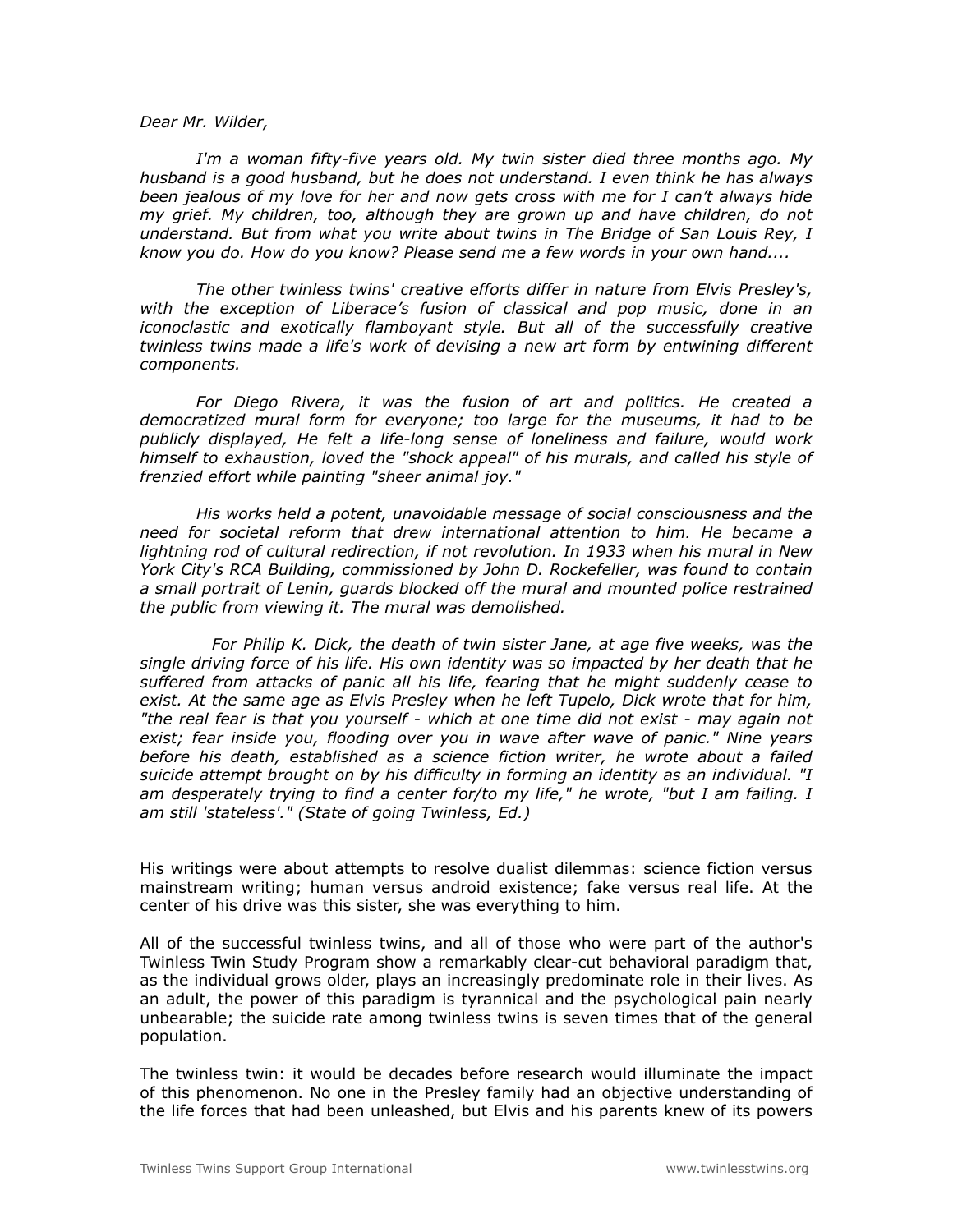instinctively. His entire life had its taproot in this rare, but psychologically seminal event. To be born a twinless twin is a potent birthright that spins one's life off in a certain direction, like being born with musical or mathematical genius, or growing quickly to a height of seven feet.

The hallmarks of the twinless twin are clear. Those who have lost a twin at or near birth share reactions that forge the personality in strikingly similar ways. Both the surviving twin and his family show the imprint. The impact and its lifelong psychological repercussions mold these individuals with a common, defining character. In early life, the pressures stemming from this initial loss are felt as identity confusion and an aura of strangeness.\*

The sensations of alienation and isolation 'from others crystallize as the person ages. There is a psychic pain that not only endures for life, but also becomes more severe as time passes. To deal with an adult twinless twin is to experience a person suffering the extreme inner torment of unresolved grief

Some aspects of the twinless twin paradigm involve the entire family system. Some involve just ' the surviving twin. But always the bond between mother and child becomes electric. After the simultaneous birth and death, the parents continue to think of themselves as parents of twins but often the father is put at an emotional distance. He is made a pariah while the mother and the surviving twin develop a relationship that is unusually close, enmeshed and of an abnormal intensity. Such mothers usually think of the survivor twin not as an individual, but as a twin; in some sense both children are always present. Having had the ineffable experience of going through a birth and a death at the same time, survivor's mothers' become suffocatingly protective. They do more than just worry the way normal mothers do; they obsess over issues of safety and health. Fears of injury and death permeate the remaining child's world. Survivors internalize these concerns, which, often emerge late in the form of sleep disorders and nightmares.

There are other aspects of the mother-survivor relationship that can seem even more bizarre to the uninitiated. Mother and surviving twin will routinely discuss the dead twin. Together, they will "converse" with the dead twin, often looking for the deceased's response in myriad superstitious ways. The relationship between the three can be occult, like some strange theological trinity. In the best sense, this sort of communication can be seen as a form of natural therapy to ease the loss and allow grief to be expressed. Carried to extremes, of course, the negative impact clearly outweighs the positive benefits. Under any circumstances, to outsiders, such behavior can appear odd and preternatural. Consequently, mother and child keep it a secret, thus tightening their bond even further.

As youngsters, twin survivors are aware of an uneasy, poorly articulated, yet pervasive emotional sense of 'feeling different' from others in their age group.

When informed they once had a twin, these feelings suddenly make sense and crystallize as part of their identity. With this intellectual awareness, their sense of "feeling different" is validated at which point, two opposing forces emerge. The tension created by this inner psychological conflict is driving compelling, relentless, often more personal than public, and painful in the extreme. The twinless twin wants to prove his uniqueness, to stand as an individual. Yet he is also powerfully pulled toward being re-united with the dead twin.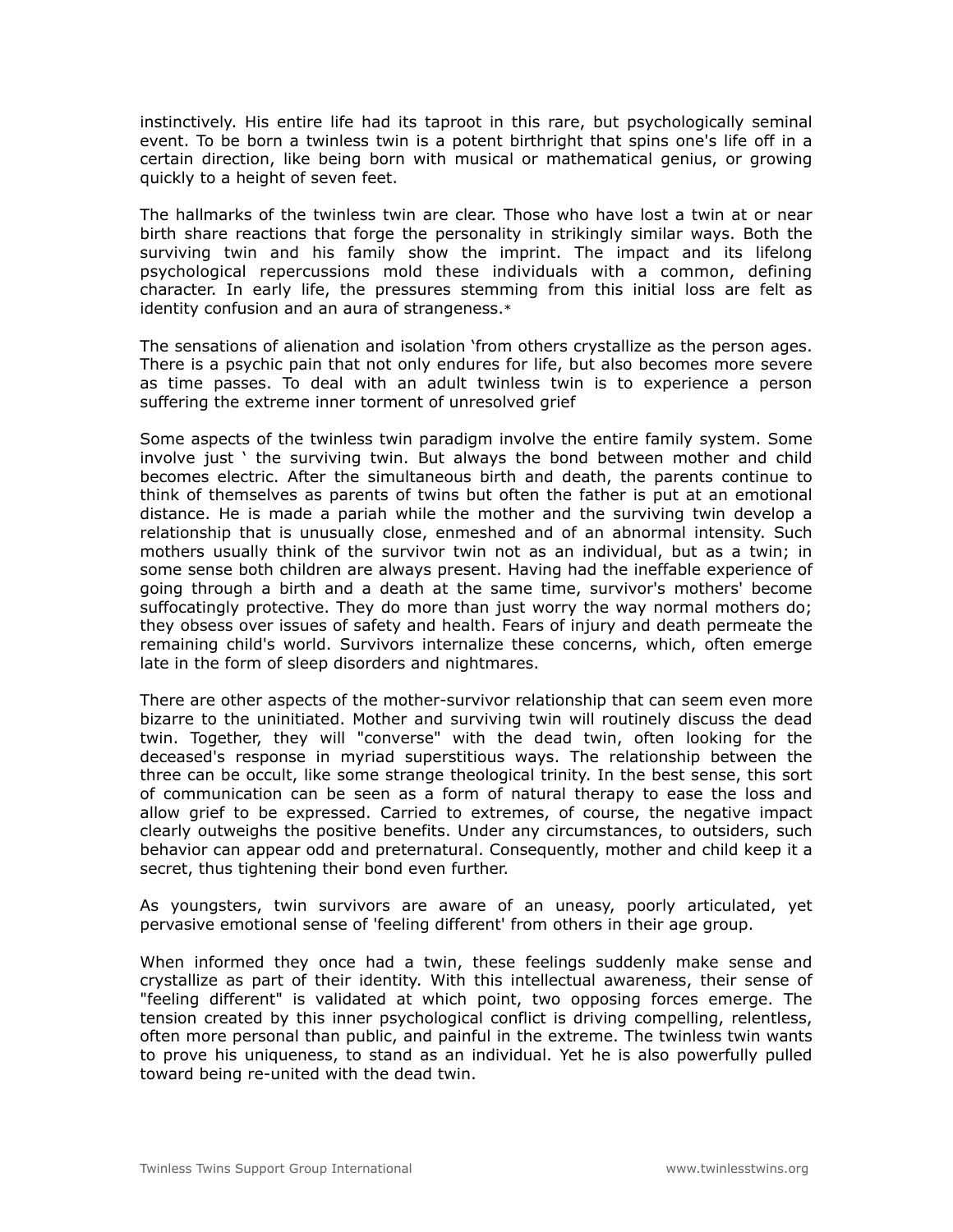The over arching mythical nature of the twinless twin's predicament is particularly ironic and unresolvable. To win the mother's love, they must grieve for the dead twin. Yet at the same time, to establish self-love and their own security, they must compete with the very person they are compelled to mourn. The compulsion to be unique defines a life-long attempt to prove that they are a separate and whole person. Surviving twins constantly strive to demonstrate their autonomy and completeness. They look to others around them for indications of their success in this. Simultaneously, the opposing force, the tug to be re-united with their lost twin, surfaces, to be powered by survivor guilt. Twinless twins blame themselves for their sibling's death. They reproach themselves for having deprived their mother and father of the special status that is attributed to parents of twins.

Thus begins an emotional pendulum swing. At the mercy of complex and conflicting motivations, the twin strives to assert his uniqueness through behavior designed to demonstrate to others just how special he is. The more successful he becomes in achieving attention and recognition from those around him, the more guilty he feels. Deep down, he is convinced he should be sharing the wealth because he does not deserve to succeed. He believes he should be condemned rather than commended for having reached such levels of achievement. Gradually, this pendulum of emotions swings out of control - farther and farther in each frustratingly contradictory direction.

These two forces - to prove one's individuality, and to become re-united with the other twin yet always in view of the mother - make it extremely difficult for twinless twins to develop normal relationships with others because they are already intimately involved. Self-imposed alienation is the normal. Yet by definition, the relationship with the dead twin is incomplete and never fully satisfying. Real human closeness is almost impossible, and the sense of pain and isolation becomes intense.

Another characteristic of the twinless twin is an unusually high energy level. The playwright Thornton Wilder wrote his mother about this when he was twenty years old. Saying, "I suppose that everyone feels that his nature cries out hourly for it knows not what, but I like to believe that mine raises an exceedingly great voice because I am a twin, and by his death an outlet for my affection was closed. It is not affection alone, but energy, and in it I live and because of it I believe I seem to see my life as more vivid, electric, and marvelous than others ... 1 am perpetually enthusiastic." The science fiction writer, Philip K. Dick, was tormented, driven and inspired by his sister's loss for his entire life. He spoke of her powers over him, saying "She (Jane) fights for my life & for hers, eternally ... My sister is everything to me. I am damned always to be separated from her/& with her, in an oscillation."

In the summer of 1956, the performer Liberace first met and discussed with Elvis his feelings due to having lost his twin at birth. He felt this had fueled his compulsion to perform. Further, he described what he called his need "to work in a frenzy." In the process, he gave Presley the first of numerous lessons about how to flaunt his uniqueness, especially through style and dress. Liberace called it "showmanship." Both called it success.

Early in Elvis' career, Gladys spoke of her son's source of talent, drive and energy. She pointed to his birth and his twin's, Jesse', death as the crucible which forged Presley's "destiny to do great things. He is living for two people," She proclaimed. "He has the power of two people." Elvis himself would refer to his dead twin as his "original bodyguard." He sought communion and re-union with the twin, sensing that the dead brother was a spiritual guide who directed him to search for meaning in life.